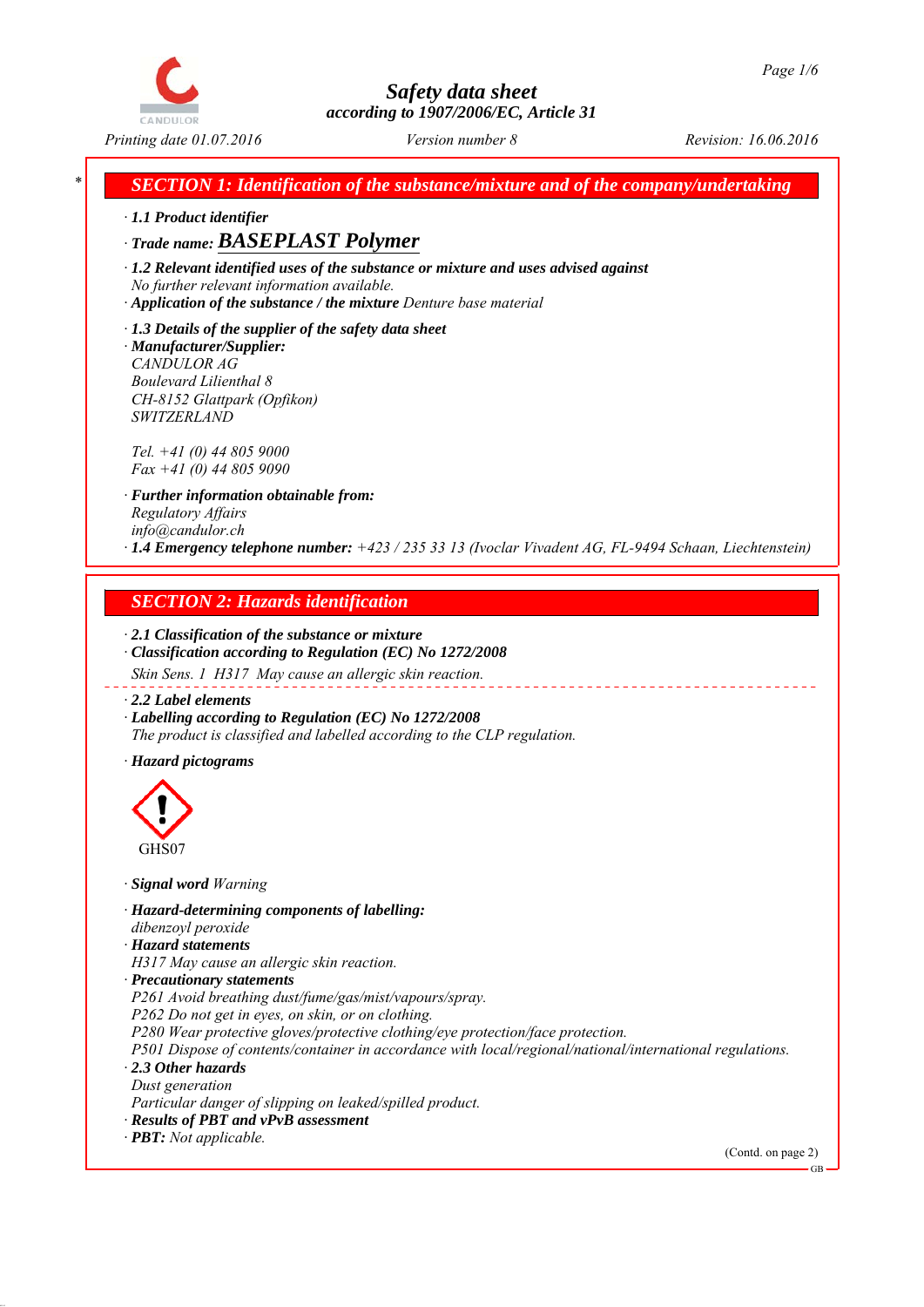*Printing date 01.07.2016 Revision: 16.06.2016 Version number 8*

## *Trade name: BASEPLAST Polymer*

(Contd. of page 1)

*0.3-<1%*

*∙ vPvB: Not applicable.*

## *SECTION 3: Composition/information on ingredients*

*∙ 3.2 Chemical characterisation: Mixtures*

*∙ Description: > 95% polymethylmethacrylate*

*∙ Dangerous components:*

*CAS: 94-36-0 dibenzoyl peroxide*

*EINECS: 202-327-6 Org. Perox. B, H241; Eye Irrit. 2, H319; Skin Sens. 1, H317*

*∙ Additional information: For the wording of the listed hazard phrases refer to section 16.*

## *\* SECTION 4: First aid measures*

*∙ 4.1 Description of first aid measures*

*∙ After inhalation: Supply fresh air; consult doctor in case of complaints.*

*∙ After skin contact: Rinse with water.*

- *∙ After eye contact: Rinse opened eye for several minutes under running water. Then consult a doctor.*
- *∙ After swallowing: Rinse out mouth and then drink plenty of water.*
- *∙ 4.2 Most important symptoms and effects, both acute and delayed No further relevant information available.*
- *∙ 4.3 Indication of any immediate medical attention and special treatment needed*

*No further relevant information available.*

## *SECTION 5: Firefighting measures*

*∙ 5.1 Extinguishing media*

*∙ Suitable extinguishing agents:*

*CO2, powder or water spray. Fight larger fires with water spray or alcohol resistant foam.*

- *∙ 5.2 Special hazards arising from the substance or mixture No further relevant information available.*
- *∙ 5.3 Advice for firefighters*
- *∙ Protective equipment: No special measures required.*

## *SECTION 6: Accidental release measures*

- *∙ 6.1 Personal precautions, protective equipment and emergency procedures Not required.*
- *∙ 6.2 Environmental precautions: Do not allow to enter sewers/ surface or ground water.*
- *∙ 6.3 Methods and material for containment and cleaning up: Pick up mechanically.*
- *∙ 6.4 Reference to other sections*

*See Section 7 for information on safe handling.*

*See Section 8 for information on personal protection equipment.*

*See Section 13 for disposal information.*

## *SECTION 7: Handling and storage*

*∙ 7.1 Precautions for safe handling*

*Only adequately trained personnel should handle this product. For use in dentistry only.*

*∙ Information about fire - and explosion protection: No special measures required.*

*∙ 7.2 Conditions for safe storage, including any incompatibilities*

*∙ Storage:*

*∙ Requirements to be met by storerooms and receptacles: Store only in the original receptacle.*

(Contd. on page 3)

GB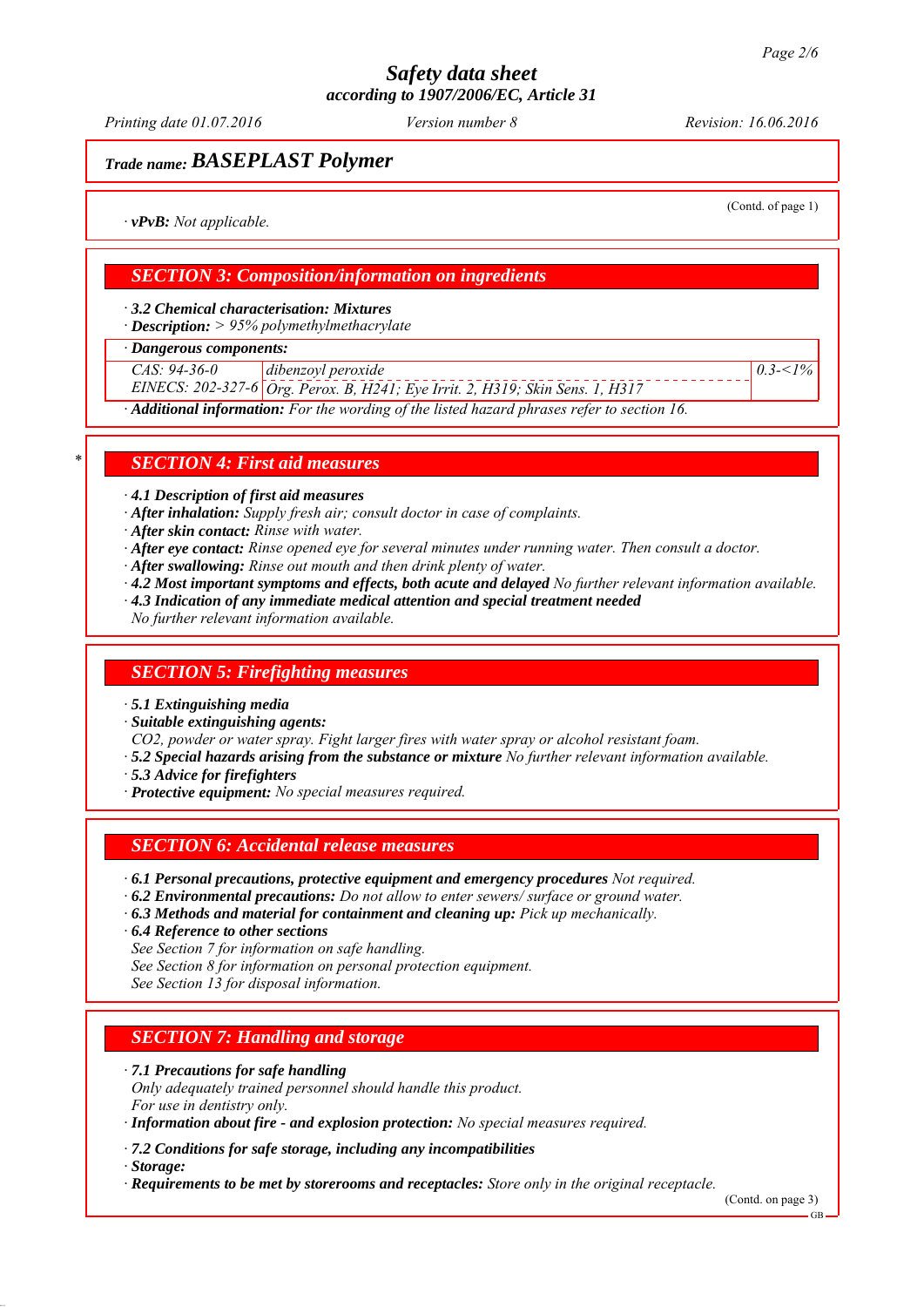*Printing date 01.07.2016 Revision: 16.06.2016 Version number 8*

(Contd. of page 2)

# *Trade name: BASEPLAST Polymer*

- *∙ Information about storage in one common storage facility: Not required.*
- *∙ Further information about storage conditions: Protect from heat and direct sunlight.*

*∙ 7.3 Specific end use(s) No further relevant information available.*

## *SECTION 8: Exposure controls/personal protection*

*∙ Additional information about design of technical facilities: No further data; see item 7.*

#### *∙ 8.1 Control parameters*

*∙ Ingredients with limit values that require monitoring at the workplace:*

*CAS: 94-36-0 dibenzoyl peroxide*

*WEL Long-term value: 5 mg/m³*

*∙ Additional information: The lists valid during the making were used as basis.*

- *∙ 8.2 Exposure controls*
- *∙ Personal protective equipment:*
- *∙ General protective and hygienic measures:*
- *Usual hygienic measures for dental practice and dental laboratories.*
- *Keep away from foodstuffs, beverages and feed.*
- *Wash hands before breaks and at the end of work.*
- *Avoid contact with the skin.*
- *∙ Respiratory protection: Use respiratory protective device against the effects of dust.*
- *∙ Protection of hands:*



*Protective gloves*

*After use of gloves apply skin-cleaning agents and skin cosmetics. ∙ Material of gloves Butyl rubber, BR Chloroprene rubber, CR Natural rubber, NR Nitrile rubber, NBR Fluorocarbon rubber (Viton) Selection of the glove material on consideration of the penetration times, rates of diffusion and the degradation ∙ Penetration time of glove material The exact break through time has to be found out by the manufacturer of the protective gloves and has to be observed.*

*∙ Eye protection: Safety glasses*

| $\cdot$ 9.1 Information on basic physical and chemical properties<br><b>General Information</b> |                                    |  |
|-------------------------------------------------------------------------------------------------|------------------------------------|--|
| $\cdot$ Appearance:                                                                             |                                    |  |
| Form:                                                                                           | Powder                             |  |
| Colour:                                                                                         | According to product specification |  |
| $\cdot$ Odour:                                                                                  | Characteristic                     |  |
| • Odour threshold:                                                                              | Not determined.                    |  |
| $\cdot$ pH-value:                                                                               | Not applicable.                    |  |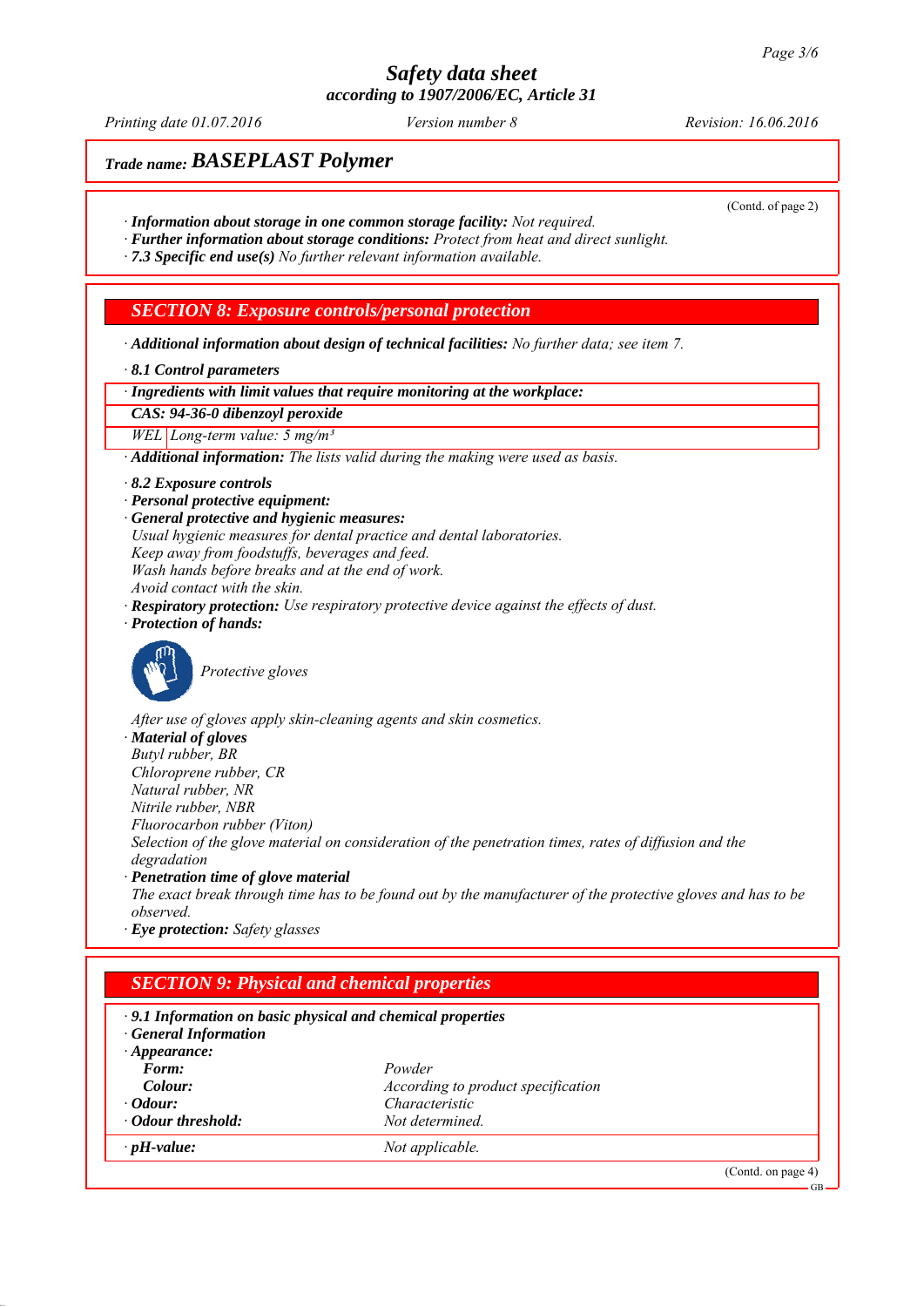*Printing date 01.07.2016 Revision: 16.06.2016 Version number 8*

# *Trade name: BASEPLAST Polymer*

|                                                                                                              |                                                                                  | (Contd. of page 3) |
|--------------------------------------------------------------------------------------------------------------|----------------------------------------------------------------------------------|--------------------|
| $\cdot$ Change in condition<br><b>Melting point/Melting range:</b><br><b>Boiling point/Boiling range:</b>    | 150 °C<br>Undetermined.                                                          |                    |
| $\cdot$ Flash point:                                                                                         | 250 °C                                                                           |                    |
| · Flammability (solid, gaseous):                                                                             | Not determined                                                                   |                    |
| $\cdot$ Self-igniting:                                                                                       | Product is not selfigniting.                                                     |                    |
| · Danger of explosion:                                                                                       | Product does not present an explosion hazard.                                    |                    |
| $\cdot$ Explosion limits:<br>Lower:<br><b>Upper:</b>                                                         | Not determined<br>Not determined.                                                |                    |
| · Vapour pressure:                                                                                           | Not applicable.                                                                  |                    |
| $\cdot$ Density at 20 $\cdot$ C:<br>$\cdot$ Relative density<br>· Vapour density<br>$\cdot$ Evaporation rate | $1.2$ g/cm <sup>3</sup><br>Not determined.<br>Not applicable.<br>Not applicable. |                    |
| $\cdot$ Solubility in / Miscibility with<br>water:                                                           | Nearly insoluble.                                                                |                    |
| · Partition coefficient (n-octanol/water): Not determined.                                                   |                                                                                  |                    |
| $\cdot$ Viscosity:<br>Dynamic:<br>Kinematic:<br>$\cdot$ 9.2 Other information                                | Not applicable.<br>Not applicable.<br>No further relevant information available. |                    |

## *SECTION 10: Stability and reactivity*

*∙ 10.1 Reactivity No further relevant information available.*

*∙ 10.2 Chemical stability Stable under normal handling and storage conditions.*

*∙ Thermal decomposition / conditions to be avoided: No decomposition if used according to specifications.*

- *∙ 10.3 Possibility of hazardous reactions No dangerous reactions known.*
- *∙ 10.4 Conditions to avoid No further relevant information available.*
- *∙ 10.5 Incompatible materials: No further relevant information available.*
- *∙ 10.6 Hazardous decomposition products: None under normal conditions of storage and use.*

## *\* SECTION 11: Toxicological information*

*∙ 11.1 Information on toxicological effects*

- *∙ Acute toxicity Based on available data, the classification criteria are not met.*
- *∙ Skin corrosion/irritation Based on available data, the classification criteria are not met.*
- *∙ Serious eye damage/irritation Based on available data, the classification criteria are not met.*
- *∙ Respiratory or skin sensitisation*

*May cause an allergic skin reaction.*

- *∙ Additional toxicological information: No further relevant information available.*
- *∙ Germ cell mutagenicity Based on available data, the classification criteria are not met.*
- *∙ Carcinogenicity Based on available data, the classification criteria are not met.*
- *∙ Reproductive toxicity Based on available data, the classification criteria are not met.*

*∙ STOT-single exposure Based on available data, the classification criteria are not met.*

*∙ STOT-repeated exposure Based on available data, the classification criteria are not met.*

(Contd. on page 5)

GB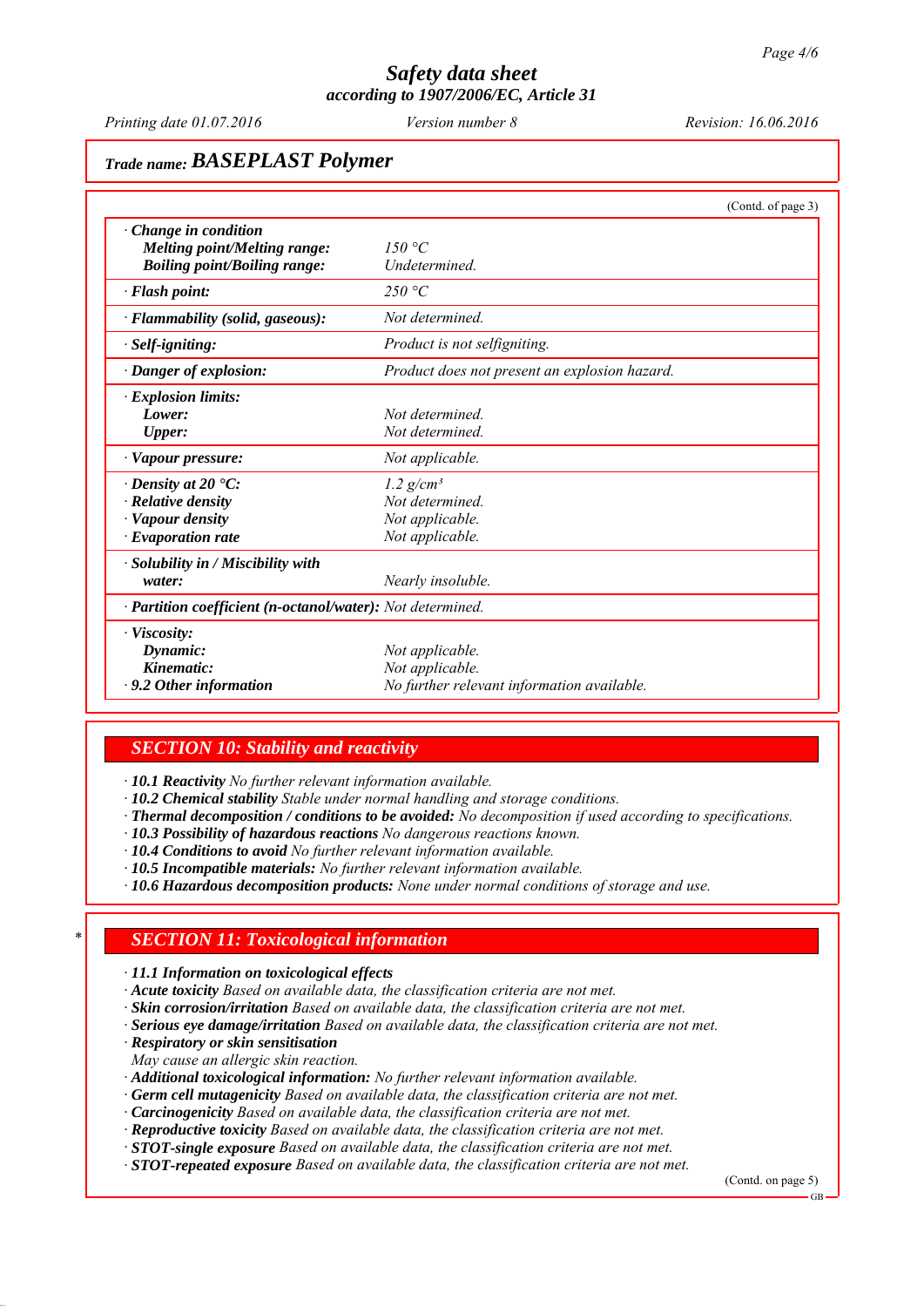*Printing date 01.07.2016 Revision: 16.06.2016 Version number 8*

(Contd. of page 4)

GB

## *Trade name: BASEPLAST Polymer*

*∙ Aspiration hazard Based on available data, the classification criteria are not met.*

## *SECTION 12: Ecological information*

#### *∙ 12.1 Toxicity*

*∙ Aquatic toxicity: No further relevant information available.*

- *∙ 12.2 Persistence and degradability No further relevant information available.*
- *∙ 12.3 Bioaccumulative potential No further relevant information available.*
- *∙ 12.4 Mobility in soil No further relevant information available.*
- *∙ Additional ecological information:*
- *∙ General notes:*

*Water hazard class 1 (German Regulation) (Self-assessment): slightly hazardous for water Do not allow undiluted product or large quantities of it to reach ground water, water course or sewage system.*

- *∙ 12.5 Results of PBT and vPvB assessment*
- *∙ PBT: Not applicable.*
- *∙ vPvB: Not applicable.*
- *∙ 12.6 Other adverse effects No further relevant information available.*

#### *SECTION 13: Disposal considerations*

*∙ 13.1 Waste treatment methods*

*∙ Recommendation*

*Take to an approved landfill or a waste incineration plant, under conditions approved by the local authority.*

- *∙ Uncleaned packaging:*
- *∙ Recommendation: Disposal must be made according to official regulations.*

## *SECTION 14: Transport information*

| $\cdot$ 14.1 UN-Number<br>ADR, RID, ADN, ADN, IMDG, IATA                                                     | Void                                                                                 |
|--------------------------------------------------------------------------------------------------------------|--------------------------------------------------------------------------------------|
| $\cdot$ 14.2 UN proper shipping name<br>ADR, RID, ADN, ADN, IMDG, IATA                                       | Void                                                                                 |
| $\cdot$ 14.3 Transport hazard class(es)                                                                      |                                                                                      |
| · ADR, RID, ADN, ADN, IMDG, IATA<br>$\cdot Class$                                                            | Void                                                                                 |
| · 14.4 Packing group<br>· ADR, RID, ADN, IMDG, IATA                                                          | Void                                                                                 |
| $\cdot$ 14.5 Environmental hazards:<br>$\cdot$ Marine pollutant:                                             | No                                                                                   |
| $\cdot$ 14.6 Special precautions for user                                                                    | Not applicable.                                                                      |
| $\cdot$ 14.7 Transport in bulk according to Annex II of<br><b>Marpol and the IBC Code</b><br>Not applicable. |                                                                                      |
| $\cdot$ Transport/Additional information:                                                                    | Product is not classified as a dangerous good for transport<br>$(ADR, IMDG, IATA)$ . |
|                                                                                                              | (Cond. on page 6)                                                                    |